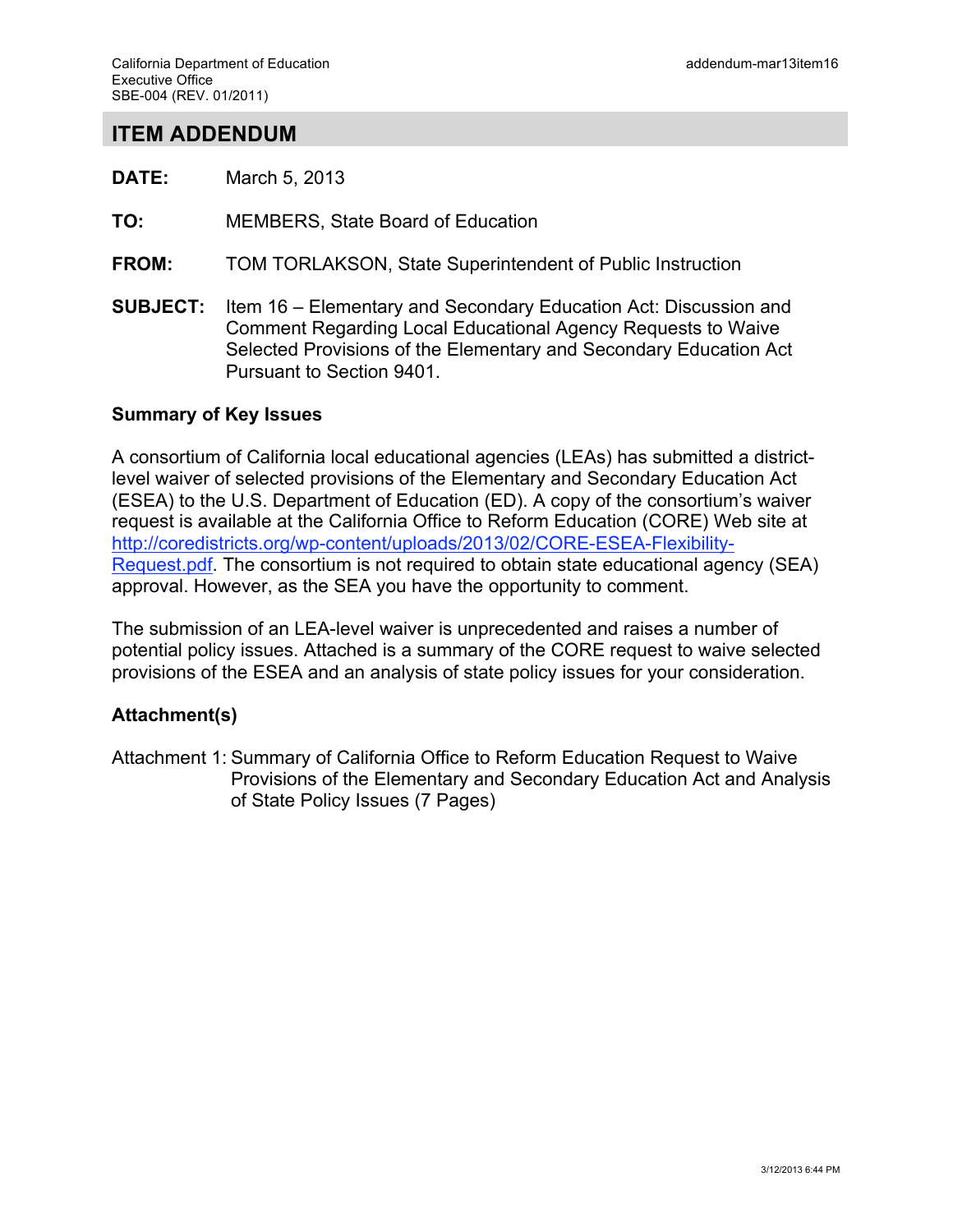#### **Summary of California Office to Reform Education Request to Waive Provisions of the Elementary and Secondary Education Act and Analysis of State Policy Issues**

**Note:** This summary was prepared to give members of the California State Board of Education (SBE) a broad overview of the California Office to Reform Education (CORE) waiver. For full details, please consult the original document on the CORE Elementary and Secondary Education Act (ESEA) Waiver Web page at http://coredistricts.org/coreesea-waiver/.

## **Background information**

The CORE is a group of ten districts that have joined together to implement education reform strategies and learn from one another in the process. The CORE unified districts include Clovis, Fresno, Garden Grove, Long Beach, Los Angeles, Oakland, Sacramento City, San Francisco, Santa Ana, and Sanger. Together these districts serve over a million students, representing about 17 percent of all California students.

The CORE organization is a nonprofit entity with a board of directors (composed of the superintendents of the CORE districts), an executive director, and a small staff. CORE's waiver application notes that there is no intention to build the capacity of the central CORE organization in order to provide accountability, support, or assistance to districts participating in the CORE waiver. Those services will be provided by the participating schools and districts themselves. A third party (e.g., a university research center) will organize and display data related to the performance of participating schools and districts.

The CORE waiver application is actually a bundled set of requests from nine of the ten districts (in other words, the nonprofit CORE entity is not the applicant). Per federal law, districts may request waivers from specific provisions of the ESEA and must submit such requests to their State Education Agency (the State Board in California) for review and optional comment. The decision to grant the waiver rests solely with the U.S. Department of Education (ED).

The CORE waiver application includes a Memorandum of Understanding (MOU) that lists the commitments of the CORE districts. If the waiver is approved, the CORE intends to allow any California district to join the waiver by signing the MOU—an opportunity that would remain available as long as the CORE waiver is in effect. As envisioned by the CORE, the MOU would offer districts the flexibility granted by the waiver, provided districts agree to the commitments outlined in the MOU. For districts that join and ultimately become unable or unwilling to uphold the MOU commitments, the CORE envisions rescinding the MOU and the district returning to the existing system of accountability under the ESEA.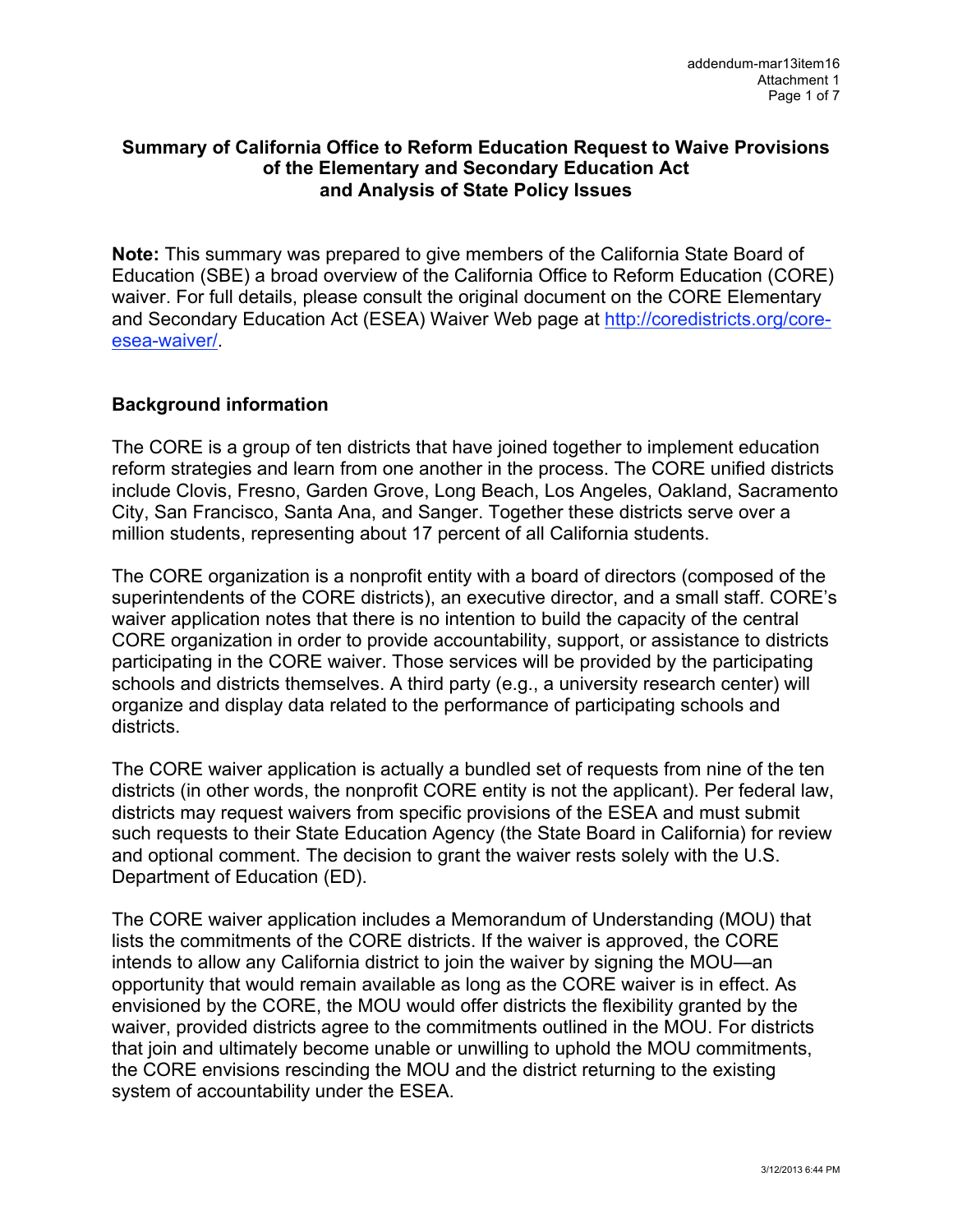#### **Analysis of state policy issues in this section:**

- It is not yet clear if other districts in California will have an equal opportunity to apply directly to the ED for a waiver, either individually or as part of a consortium other than the CORE.
- It is not clear exactly how the CORE waiver will be reviewed or judged by the ED. The CORE waiver application is the first of its kind and at present, there are no federal guidelines or regulations that are specific to the process, nor a set of publicly available evaluation criteria for waiver approval.
- It is not yet clear whether or how the state would monitor ESEA compliance in districts participating in the CORE waiver (also mentioned below under Principle 2).
- It is not clear what entity would determine that a participating district is not complying with the terms of the CORE waiver, or how it would make this determination. The proposal to allow districts to opt in to the CORE waiver at any time and the possibility of districts returning to the state accountability system if they fail to meet their commitments could present further legal and technical complications.

## **Principle 1: College- and Career-Ready Expectations for All Students**

(**Note:** The CORE's waiver request follows the same format as the ED application template for states seeking ESEA waivers. As such, it is organized around three main principles.)

Districts participating in the CORE waiver will:

- Affirm that they have adopted the Common Core State Standards (CCSS).
- Commit to adopting the new standards-based assessments that are being developed at the national level by the Smarter Balanced Assessment Consortium (Smarter Balanced) or the Partnership for Assessment of Readiness for College and Career, once the state's current testing system sunsets in 2014–15.
- Develop and implement plans for aligning teaching to the CCSS, paying additional attention to English language learners and students with disabilities.
- Pilot "performance task assessment modules"—multi-part student assessments that generate information about their skills and knowledge—that are developed locally or by CORE districts and that are aligned with the CCSS and the new assessments. These modules include a "stimulus," such as a text or data set; short-answer questions about the stimulus, of increasing rigor; and a culminating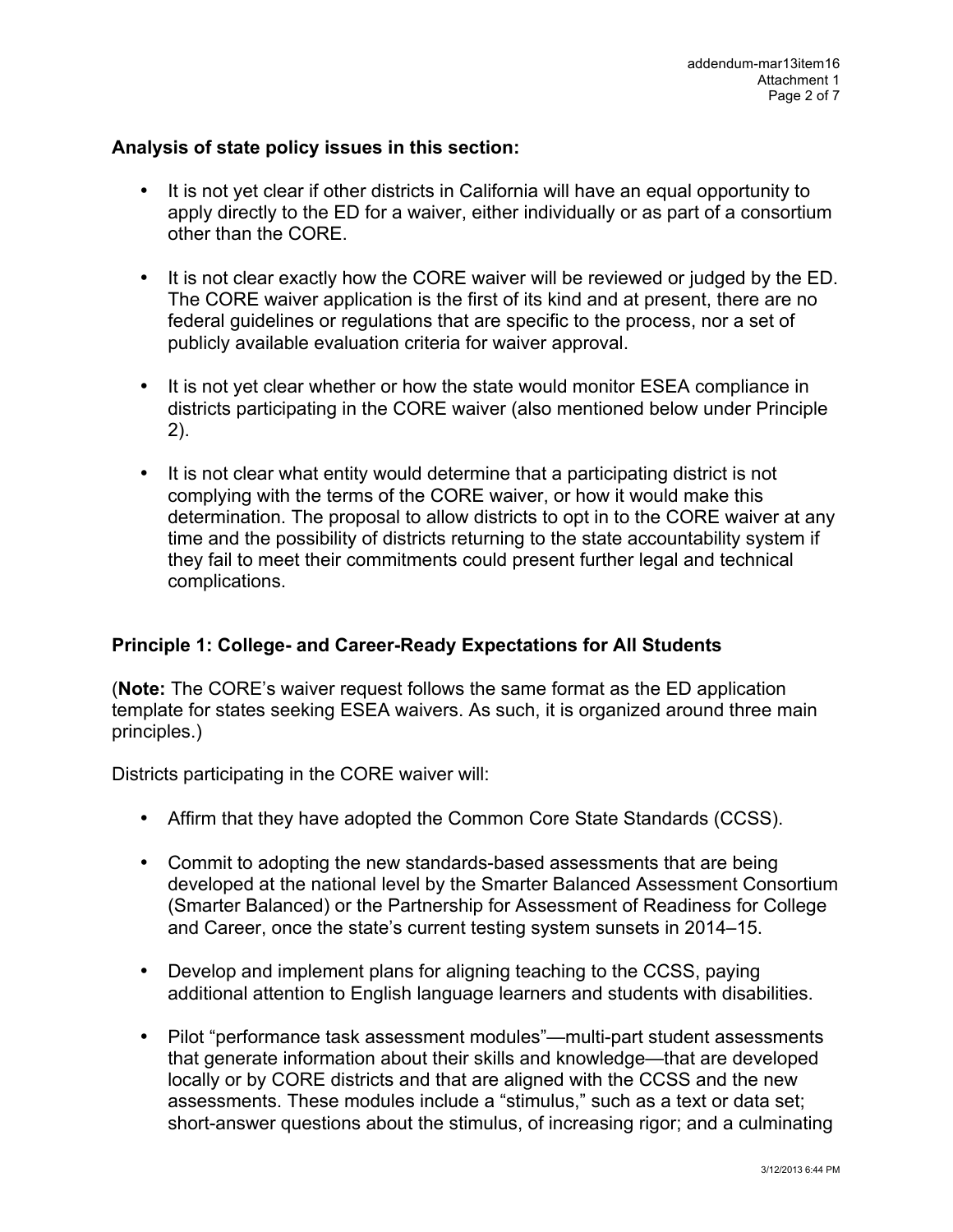"authentic performance task," such as an analytic essay or quantitative problem based on the stimulus.

- Develop professional development plans to help all teachers transition to the CCSS and the new assessments.
- Ensure that all students have access to courses that prepare them for college courses and career expectations. Publicly report on performance towards COREdeveloped college- and career-readiness metrics.

## **Analysis of state policy issues in this section:**

- The State of California has already adopted the CCSS and plans to administer the new assessments being developed by the Smarter Balanced, beginning in 2014–15, so CORE's plans in these areas present no significant policy issues.
- If the CORE waiver is approved, the State will still need to maintain and report state-level required data elements to the ED; some mechanism for transferring data will be needed for this purpose.

#### **Principle 2: Differentiated Recognition, Accountability, and Support**

Districts participating in the CORE waiver will:

- Agree to report all data elements requested by the CORE, including data elements to be used in the CORE accountability system—including measures related to academic achievement, social and emotional well-being, and school and district culture and climate—and other data elements that are collected only for improvement purposes.
- Continue to administer, at a minimum, all federally required state assessments (currently the California Standards Tests in grades three through eight and the California High School Exit Examination [CAHSEE]).
- Administer any additional assessments that are part of the CORE accountability model, which includes:
	- o Assessments in English language arts and mathematics for the highest grade level of the school (e.g., grade five in a kindergarten through grade five school) for elementary and middle schools,
	- o Writing assessments in two grades,
	- o Science assessments in two grades,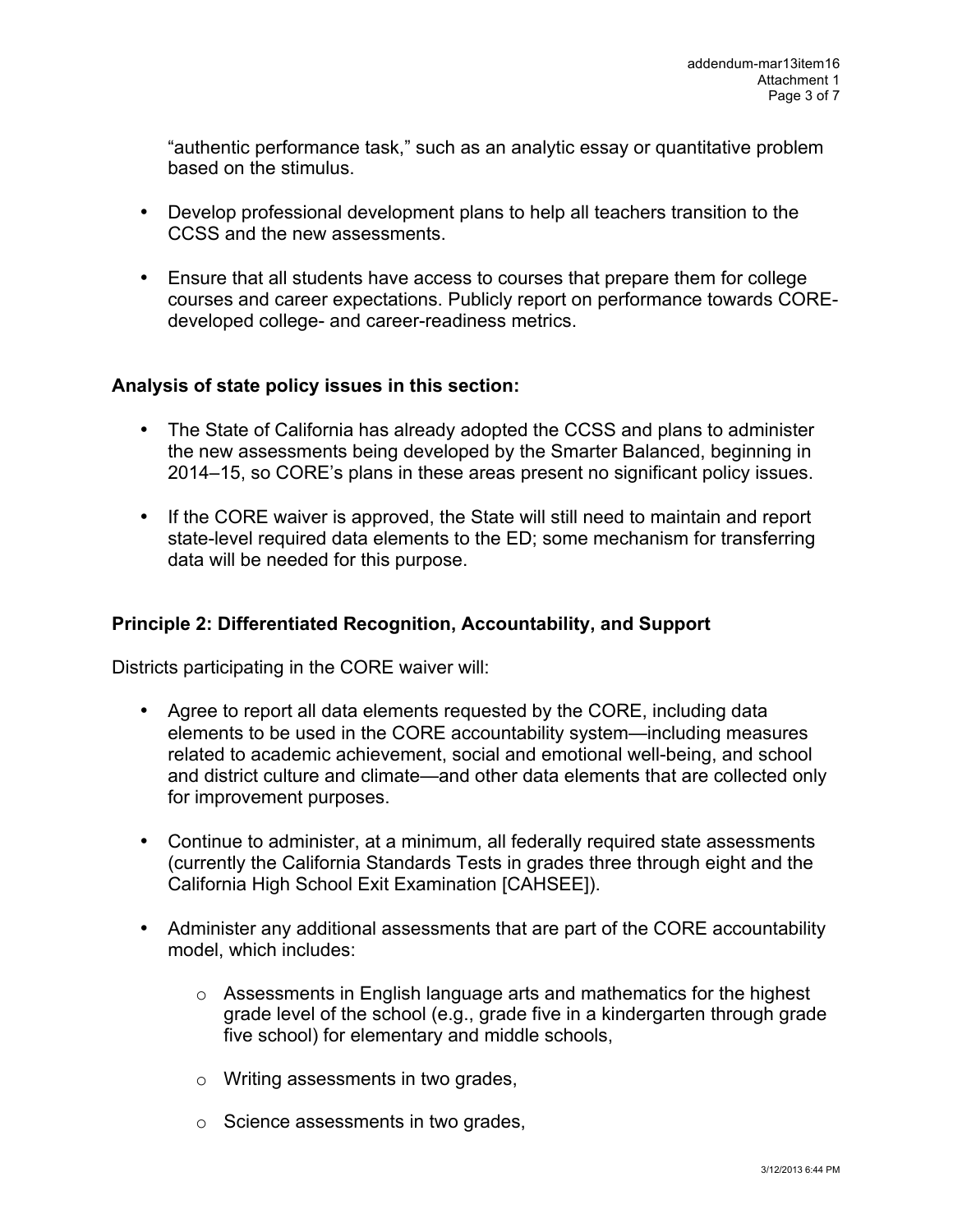- o History/Social Science in three grades, and
- o The CAHSEE.
- Develop and administer additional assessments to provide interim information about student progress (recommended but not required).
- Ensure that the assessments used for accountability provide appropriate accommodations for English learners and students with disabilities.
- Agree to implement the CORE-developed accountability system beginning in 2014–15, as detailed in the following bullets.
- Use CORE-developed Annual Measureable Objectives (AMOs) (meaning performance targets and cut-points for identifying different levels of performance) for the purposes of school and district recognition, accountability, and support. CORE's AMOs, to be developed in Spring 2013, will be in three areas:
	- o Academic: based on schools' test scores, graduation rates, and persistence rates.
	- $\circ$  Social and emotional: based on data about student attendance, discipline (e.g. suspension and expulsion), and a yet-to-be-determined measure of "non-cognitive skills."
	- o School and district climate and culture: based on perception surveys of parents, students, and teachers; the extent to which students are disproportionately assigned to special education; and the rate at which students are assigned to and exit English learner status.
- Agree to using CORE's AMOs and methodology for identifying "Schools of Distinction," defined as highest achieving or fastest improving schools; "Priority Schools," defined as the lowest-performing five percent of schools; and "Focus Schools," defined as the ten percent of schools (at least) with the greatest achievement gaps among students with different demographic backgrounds.
- Agree to support and enable partnerships between high-performing and lowperforming schools for the purposes of peer coaching and technical assistance. Agree to using Title I funds to pay for the costs of travel, training, and release time for staff in the high-performing partner school, if necessary.
- Agree to CORE's guidelines for supporting and intervening in low-performing schools. The CORE waiver application outlines three tiers of increasingly intensive interventions and a timeline of which interventions will be applied in each successive year that a school does not meet the AMOs. Specific interventions will vary depending on the performance and needs of the school.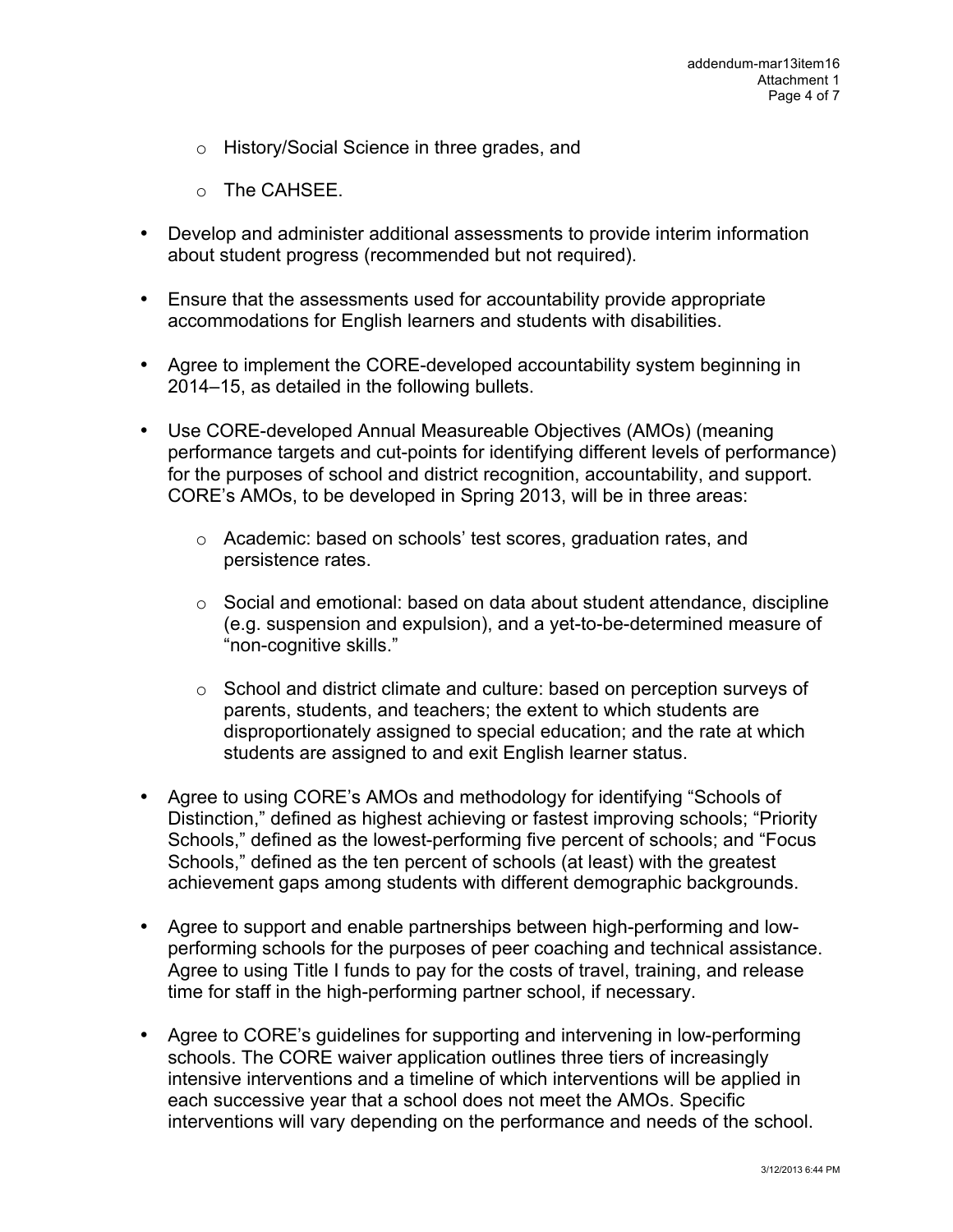- $\circ$  The most intensive interventions include school closure or restarting as a charter school, replacement of the principal, re-staffing the school, allowing parents to transfer students to higher performing schools in the district, and implementing an alternative governance structure (e.g., district oversight).
- $\circ$  Less intensive interventions include pairing lower-achieving schools with higher-achieving schools for coaching, conducting needs assessments and school improvement plans, redesigning school schedules to provide more collaboration time for teachers, and reviewing the effectiveness of the principal and the instruction delivered by all teachers.
- o The CORE waiver request additionally gives examples of "differentiated interventions" that would be specific to the needs of a particular school. These specialized interventions might include local reviews of school quality, teachers engaging in research about the performance problems at the school, and community engagement campaigns to address patterns of problematic student behavior or other issues.
- Agree to share accountability and improvement data (see abbreviated list above) with other districts participating in the waiver.
- Agree to collaborate with and support other participating districts in the areas of curriculum, instruction, aligning expenditures to instructional priorities, developing and monitoring school improvement plans, and professional development strategies.

## **Analysis of state policy issues in this section:**

- The ED can waive the interventions that districts must implement for failure to meet state-level targets, such as the provision of supplemental education services, but cannot waive state-level provisions of the ESEA at the request of a district. The CORE waiver envisions that participating districts will use a new set of AMOs developed by CORE, but it appears that the state will need to continue to apply its AMOs to all schools in the state. These two sets of targets (and resulting identifications of schools' performance levels) could be confusing for parents and the public.
- It is not yet clear whether or how the state would monitor ESEA compliance in districts participating in the CORE waiver. If the state plays no role, then compliance would fall to another entity. If the state does play a role, it would mean monitoring new and different requirements in a subset of districts. If additional districts or consortia are granted waivers in the future, then multiple sets of requirements would be in effect across California, potentially presenting further complications.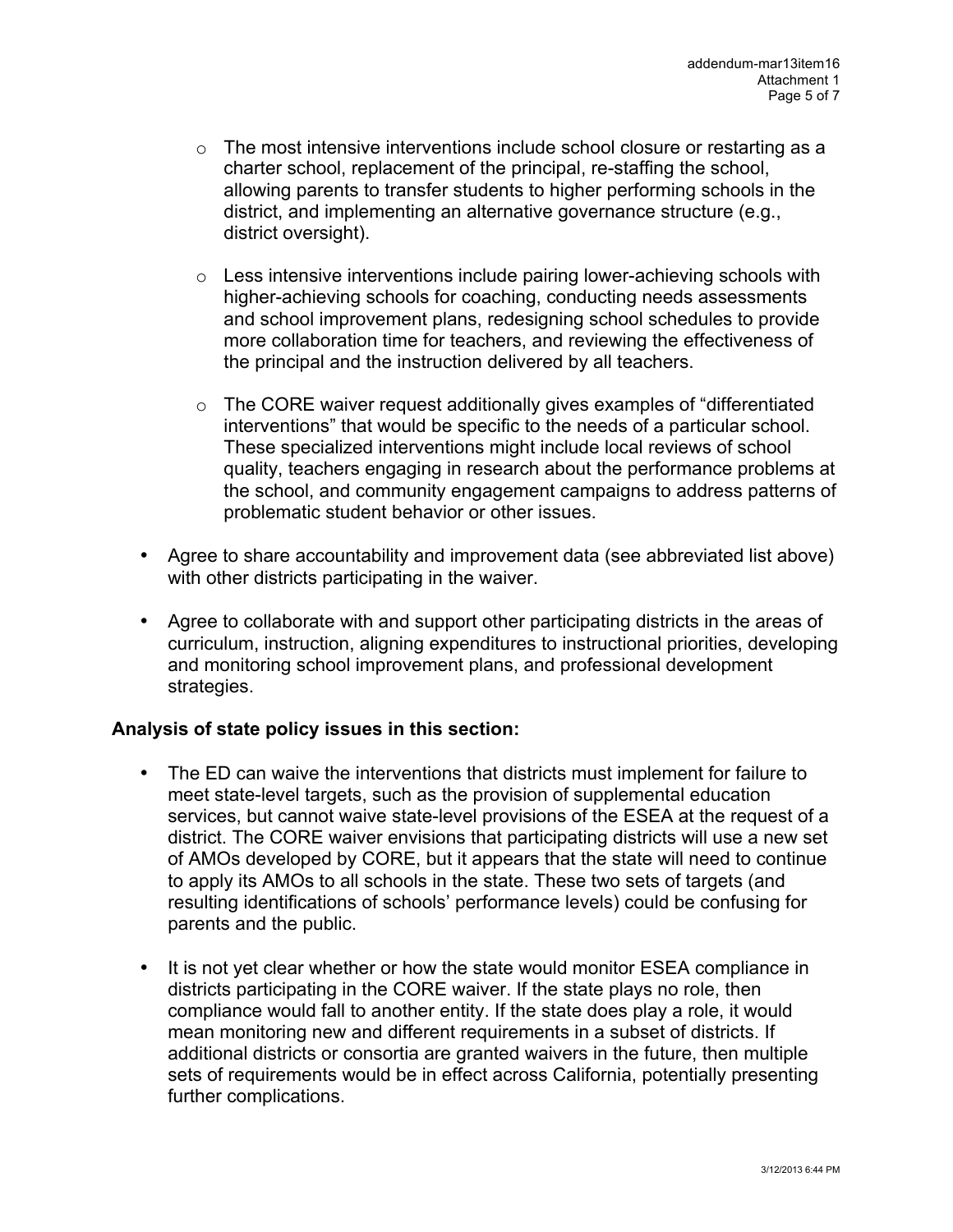## **Principle 3: Supporting Effective Instruction and Leadership**

Districts participating in the CORE waiver will:

- Design or adjust their existing systems for evaluating and supporting teachers, principals, and superintendents to adhere to CORE's guidelines. Implement these changes in the timeline developed by CORE, beginning in 2013–14 and completed by 2015–16.
- Include in their evaluation systems certain components that are common across participating districts, including:
	- $\circ$  Classroom observation procedures that provide teachers with quality feedback on their teaching,
	- $\circ$  At least one significant measure of student academic growth (meaning an aggregate measure of the growth of individual students in that teacher's class, or the principal or superintendent's school),
	- o Data collection that is sufficiently frequent to provide a basis for evaluation,
	- o Performance ratings that meaningfully differentiate among at least four categories of performance,
	- o Efforts to help individual teachers grow and improve, and
	- o Efforts to promote and strengthen collaboration among teachers.
- Develop additional measures or components of their evaluation system, if desired, to suit their local contexts.
- Develop and implement systems for helping those who are underperforming, including (at least) the following elements:
	- $\circ$  Comprehensive "remediation plans" to improve teaching and performance for permanent teachers who are identified in the lowest performance category.
	- $\circ$  Voluntary remediation plans to improve teaching and performance for teachers in the second lowest category of performance, including one-onone mentoring.
	- $\circ$  Inclusion of evaluation ratings when making staffing decisions such as recruitment, promotion, tenure, transfer, layoff, and dismissal.
- Report on the progress of implementing the new (or changed) evaluation system.